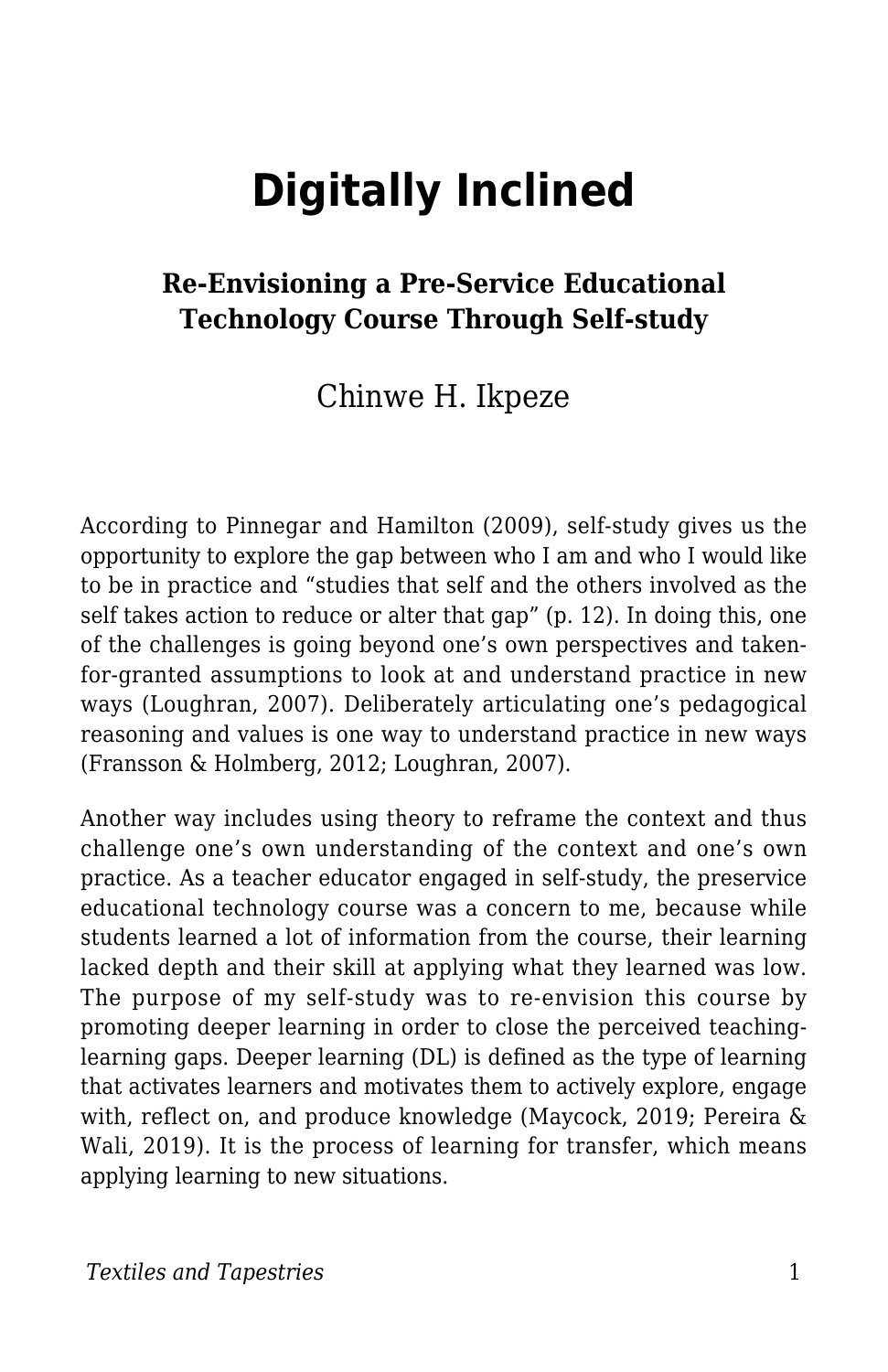I hope to generate living theories that would help explain how to prepare preservice teachers (PSTs) to effectively design and integrate technological tools in their own classrooms. The major research question was "how can I foster deeper learning in a pre-service educational technology course?"

# **Technology and Teacher Education**

In the past decades, there has been a considerable amount of effort and expense on technology adoption in teacher education (Donelly, 2006). Research indicates that an important influence in new teachers' adoption of technology is the quantity and quality of the technology experiences included in their teacher education programs (Agyei & Voogt, 2011; Drent & Meelissen, 2008). To prepare preservice teachers for effective technology integration, teacher education programs need to help them build knowledge of good pedagogical practices, technical skills, and content knowledge, as well as how these concepts relate to one another (Koehler & Mishra, 2009). It is important to promote best practices in design, integration, and use of learning technologies so that PSTs can apply their learning to their own teaching situations (Donelly, 2006, Fransson & Holmberg, 2012). This realization is the reason why many institutions have introductory technology courses focused on the development of technological knowledge and skills

However, a gap exists between what pre-service teachers are taught in their courses and how teachers use technology in real classrooms (Ottenbreit-Leftwich et al., 2010). Beginning teachers feel that they are not well prepared to effectively use technology in their classrooms (Tondeur et al., 2012). In a review of literature on preservice technology integration, these researchers noted that aligning theory and practice, using teacher educators as role models, learning technology by design, scaffolding authentic technology experiences, and collaborating with peers, are all critical factors in preservice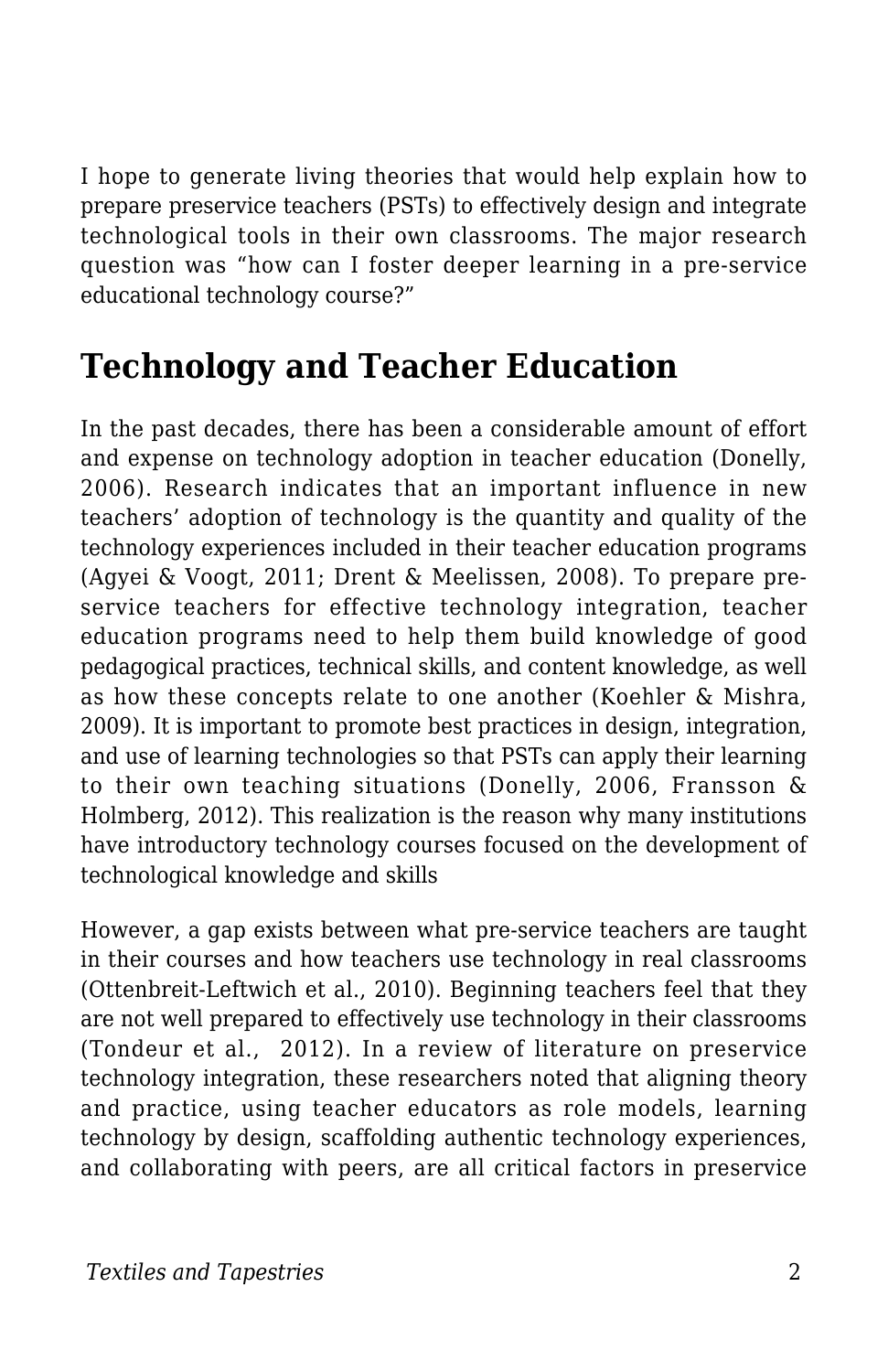technology integration (Dourneen & Matthewman, 2009; Kay, 2006; Tondeur, van Braak, Sang, Voogt, Fisser, & Ottenbreit-Leftwich, 2012).

## **Theoretical Framework**

Two major theoretical frameworks are used to address this topic. These include the universal design for learning (UDL), and the SAMR model.

The universal design for learning (UDL) is a framework for learning based on research in the fields of neuroscience, education, and psychology that focuses on a responsive curriculum and how instruction can be better developed and planned for diverse learners (Myer et al., 2014). The UDL framework encourages professionals to develop curriculum that optimizes learning by providing multiple paths to attaining learning goals that meet the needs of all learners (Meyer et al., 2014) in order to increase engagement, attunement, and self-regulation of the learner (Brown, 2009). The UDL posits that the curriculum must provide learners with multiple means of engagement, multiple means of representation, and multiple means of action and expression to optimize how students learn (Meyer et al., 2014). Multiple means of expression help to provide learners with alternatives for demonstrating what they know (CAST), while multiple means of engagement facilitate learners' interests, offer appropriate challenges, and increase motivation. With regard to multiple means of representation, CAST (2009) argues that teachers should ensure that key information is equally perceptible to all students by 1) providing the same information through different sensory modalities and… 2) providing information in a format that will allow for adjustability by the user…. (p. 11).

The second theoretical framework is the SAMR model. The SAMR model is a structure for educators to think about and clarify how they are engaging technology into teaching and learning (Puntedura,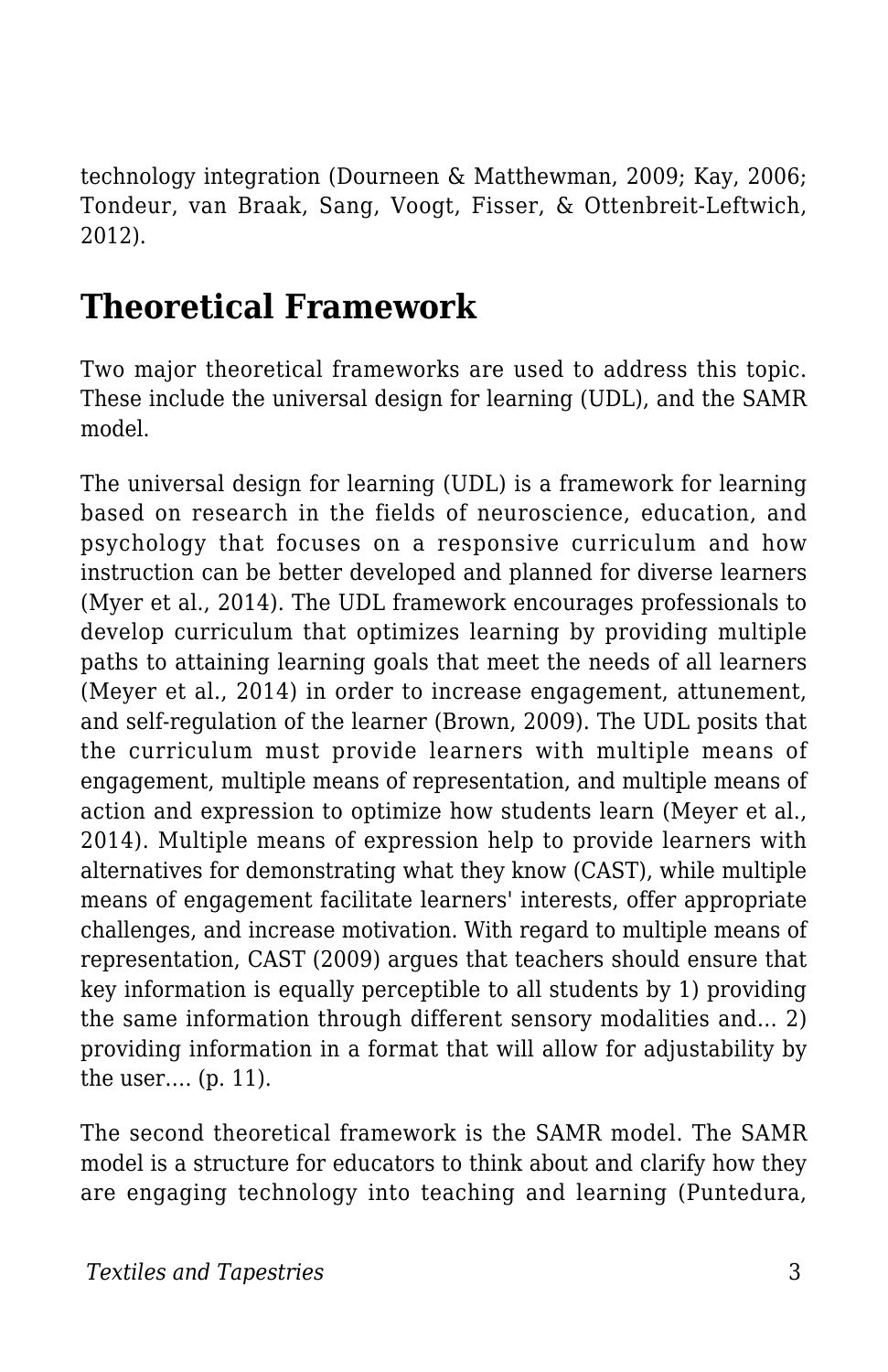2006). The Model categorizes four different degrees of classroom technology integration. The acronym "SAMR" represents these four levels of integration. The letters stand for substitution, augmentation, modification, and redefinition. While it is often visualized as a ladder or staircase, this might be misleading because substitution (the lowest level of the ladder) could sometimes be the best option in a given pedagogical situation. Therefore, it is better to think of the SAMR model more as a spectrum. Substitution is the lowest level. Here, technology is used as a one-to-one replacement for traditional tools. An example is using the interactive whiteboard to draw a K-W-L chart or take morning attendance instead of doing those on a regular board or on paper. In the augmentation level, technology acts as a direct tool substitute with functional improvements. An example is using a word processor and text-to-speech function to improve the writing process or integrate audio, and video or other multimodal elements to enhance teaching. Modification allows for a significant task redesign. An example is having students create a digital travel brochure that integrates video and voice. At the last stage, which is redefinition, technology enables experiences that cannot be replicated in the classroom. Altogether, these theories helped me to rethink the course and promote deeper learning which helped to generate living educational theories.

### **Methods**

Data were collected from a PSTs' introductory technology course, designed to provide students with the needed foundation in educational technology to help them navigate other courses where technology proficiency was required. The participants were 29 preservice teachers (7 males and 22 females) who took the course in two semesters in a college in Northeast U.S.A. The major objective of the course was to help preservice teachers learn to advocate, model, and teach safe, cultural, legal, and ethical uses of digital technologies as well as utilize, evaluate, and justify technology decisions to help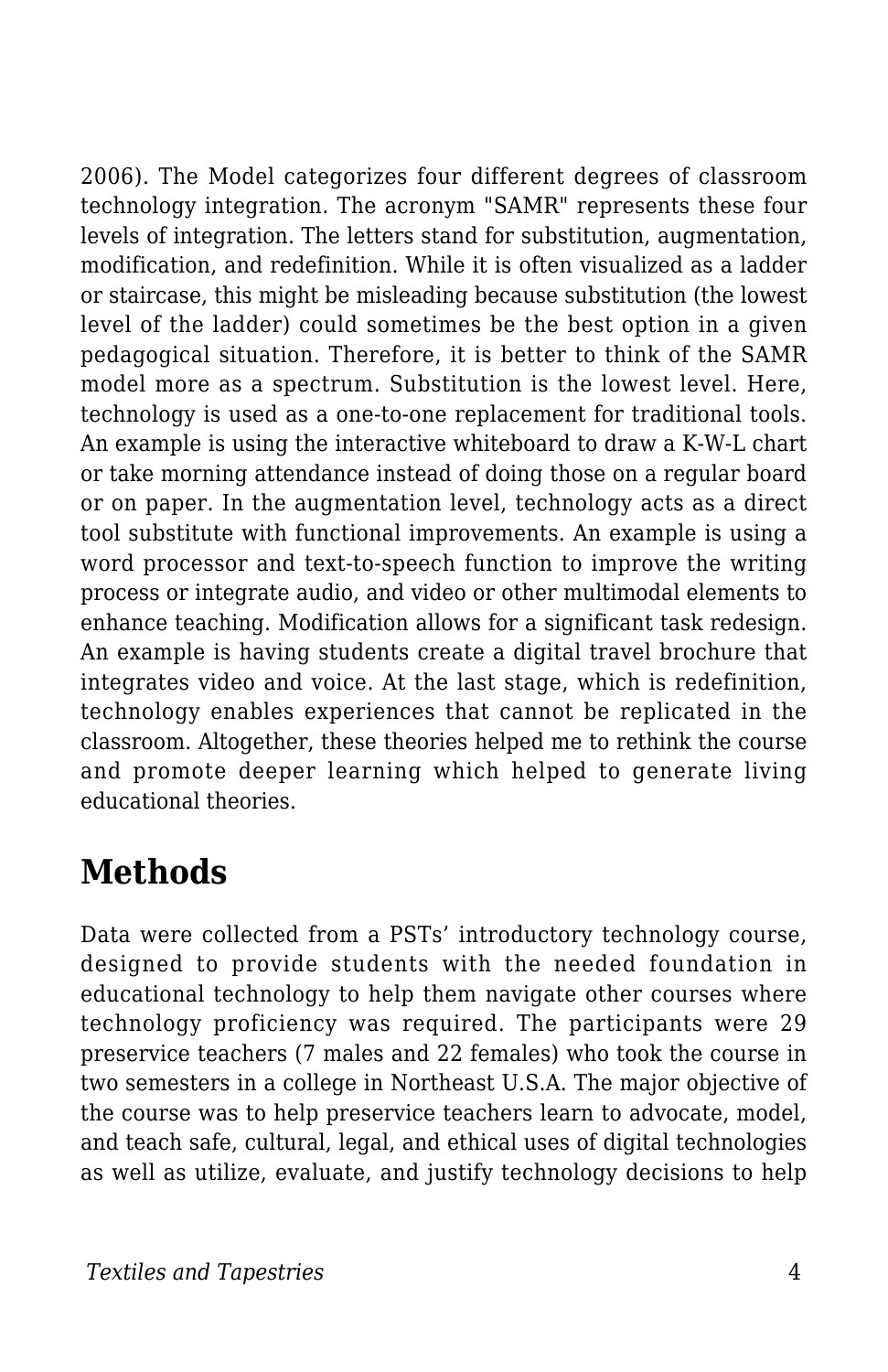them support lifelong learning for their future students. Although the course was constantly revised to improve students' learning, deeper learning was never fully achieved.

The living theory methodology (Whitehead, 1989, 2009) was used for this study. Living theory is an aspect of self-study research in which educators research questions that are important to them to generate their values-based explanations of their educational influence on their own learning, the learning of others, and the learning of the sociocultural contexts (Whitehead, 1989, 2009; Whitehead & McNiff 2006). Like self-study, the living theory methodology helps teacher educators engage in a systematic inquiry that focuses on improving practice and generating knowledge by asking the question "How can I improve what I am doing?" The living theory methodology involves methodological inventiveness, action-reflection cycles, narrative inquiry, and personal and social validation. In addition, it is important to consider many elements that facilitate effective instruction such as modeling teaching strategies, explaining theory clearly, devising learning activities, selecting resources and readings, prioritizing topics (Whitehead, 2009, p.110). Using self-reflexive, first-person action research, explanations that I produce of my learning, the learning of others and that of the sociocultural context where I work enabled me to build my own "living theories' (Whitehead, 1989). I gathered diverse data and generated evidence to support my claims and then tested these claims for their validity through feedback from others. Like Sanyal (2018), I came up with some questions:

- What are my concerns about the educational technology course?
- What evidence do I have to show that the educational technology course is having the intended influence on myself and students' learning?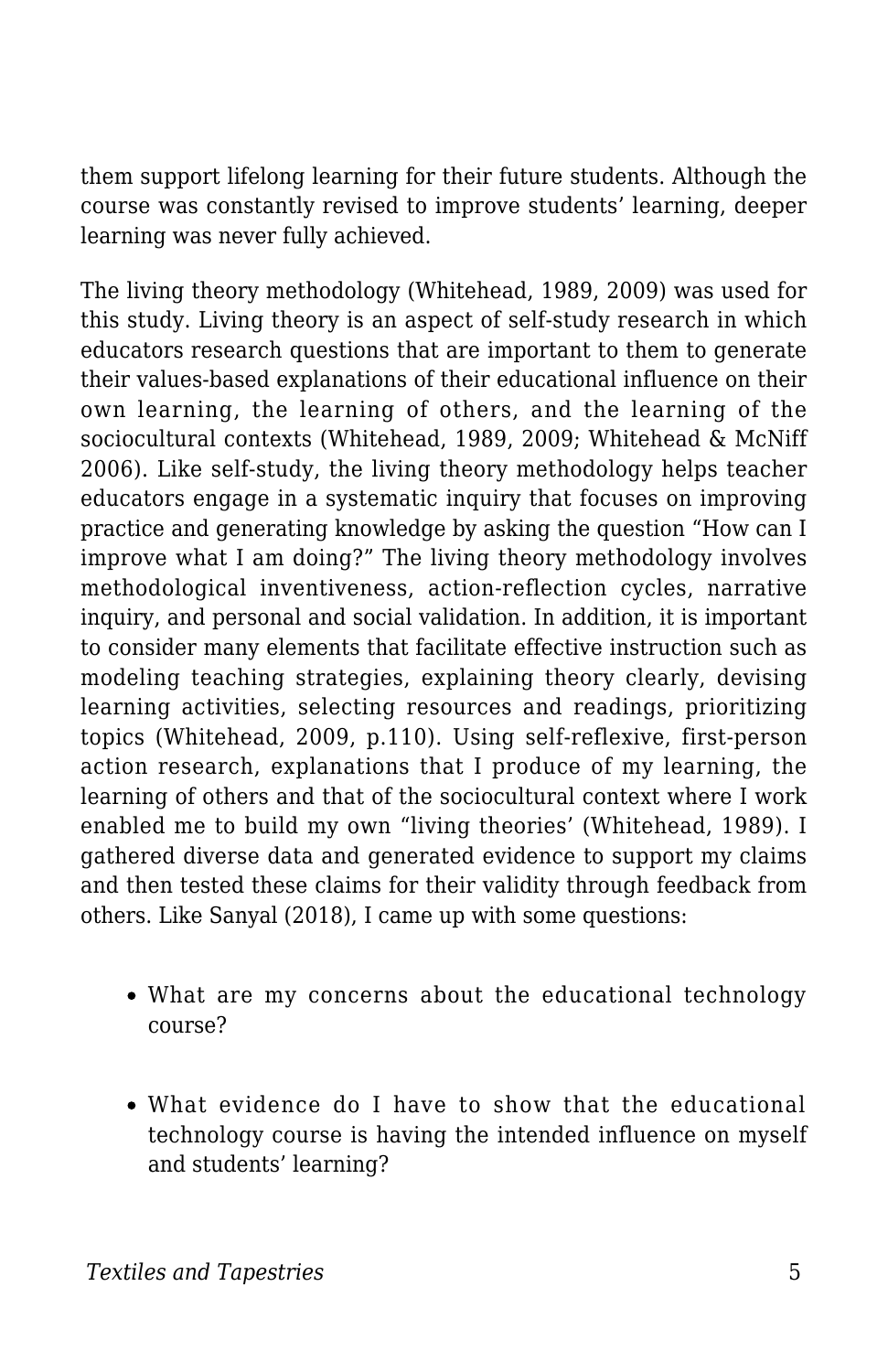- How do I ensure that my judgments/conclusions about teaching and learning in this course are reasonably fair and accurate?
- How do I modify this technology course in lieu of my inquiry?

#### *My Concerns*

My major concern was that students' learning was not as deep as it should be. As a result, their ability to apply theories learned in class to real-life situations or analyze issues in educational technology was mediocre.

#### *Gathering Data to Examine My Practice*

My goal for the course was to foster deeper learning through varied learning opportunities. I examined my teaching and students' learning in this course through an action reflection cycle drawing from my personal narratives, my reflective entries after each class meeting, observations from class interactions, video analysis, focus group interviews, students' artifacts including blogs and course surveys. Equally important was feedback from a critical friend (Stolle et al., 2019).

These data reflected multiple layers of interactivity (Fletcher et al., 2016). This is important because multiple perspectives on our practice "help to challenge our assumptions and biases, reveal our inconsistencies, expand our potential interpretations and help triangulate findings" (LaBoskey, 2004, p. 849).

#### *What Evidence Do I Have to Show That What I Am Doing Is Having an Influence?*

I observed students as they engaged in several activities. I wrote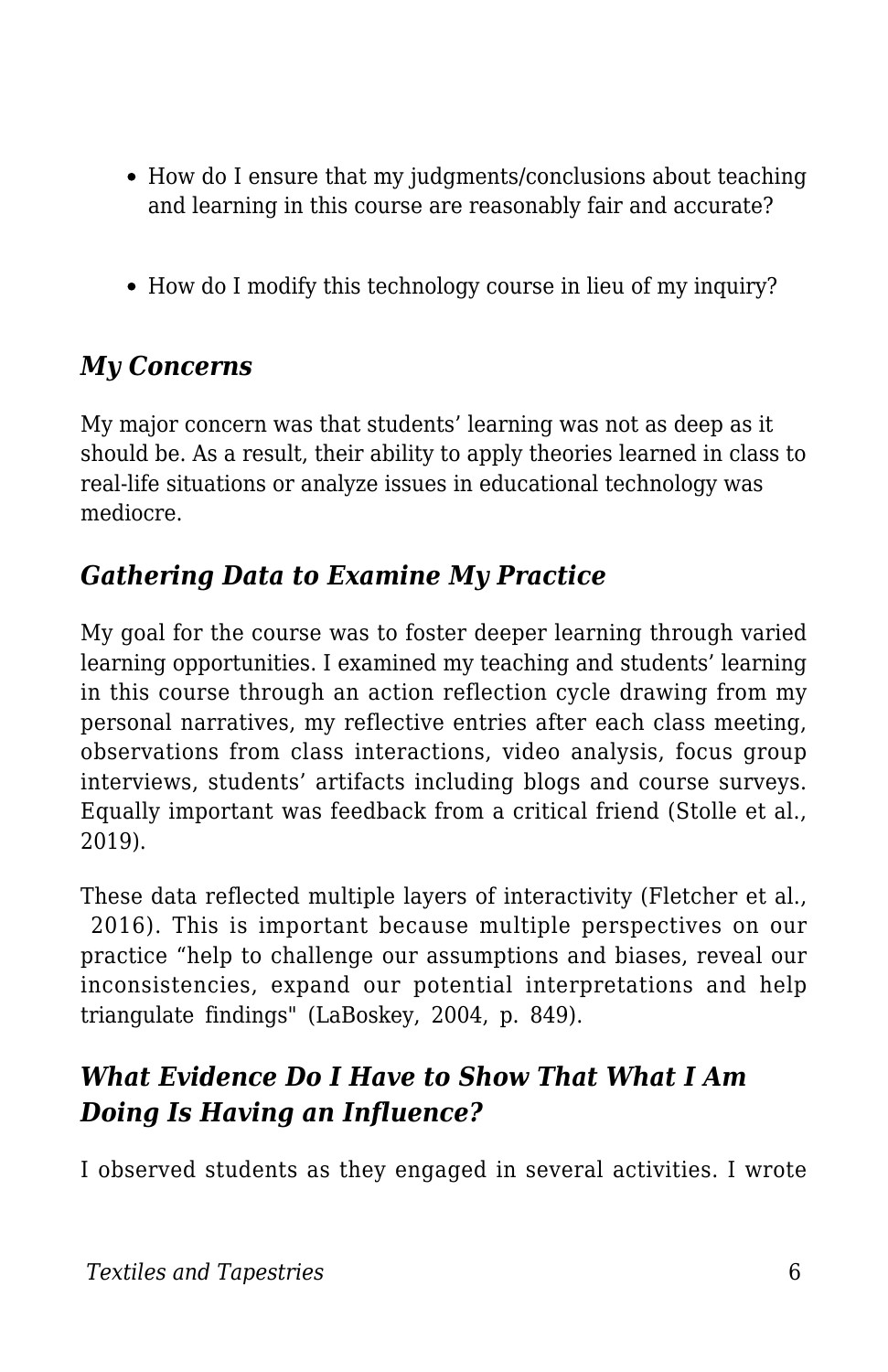reflections after each class session and analyzed the exit tickets. I collected data from my personal reflective entries, students' online discussion entries, Padlet entries, students' blog reflections, and focus group interviews. Data were also collected from recorded class videos and students' surveys at the beginning and end of each semester. Data were analyzed using thematic analysis. Thematic analysis is a method for systematically identifying, organizing, and offering insight into patterns of meaning (themes) across a data set (Braun & Clarke, 2014). I read all data sources thoroughly to make sense of the data. I then annotated the data and identified initial codes. I used the UDL as a framework and coded for words from students' feedback that indicated multiple means of expression, action, reflection, and multiple means of engagement. For example, for multiple means of engagement, I coded for words from students' reflections such as *like, challenging, fun, engaging, relevant, and critical thinking.* For multiple means of expression, I coded for *choice and agency, and flexibility*. These codes were then examined for patterns and themes. Data were triangulated to enhance validity. The themes indicated that a combination of several strategies led to deeper learning.

**Personal Influence: Growth in Knowledge of Technology Pedagogy.** In reframing the course, I depended on my reflective entries and personal narratives about course interaction and activities. These reflections enabled growth in knowledge as I analyzed my pedagogical moves and students' feedback. After each class, I analyzed students' exit tickets and reflections and then wrote my own reflections. At midterm, the students assessed their learning using the Padlet. I wrote this in my reflective journal:

Today, the students worked in groups in three different stations. In the midterm reflection station, students analyzed their midterm Padlet entries and summarized their findings as to which topics were their favorite, which activities resonated with them, and suggestions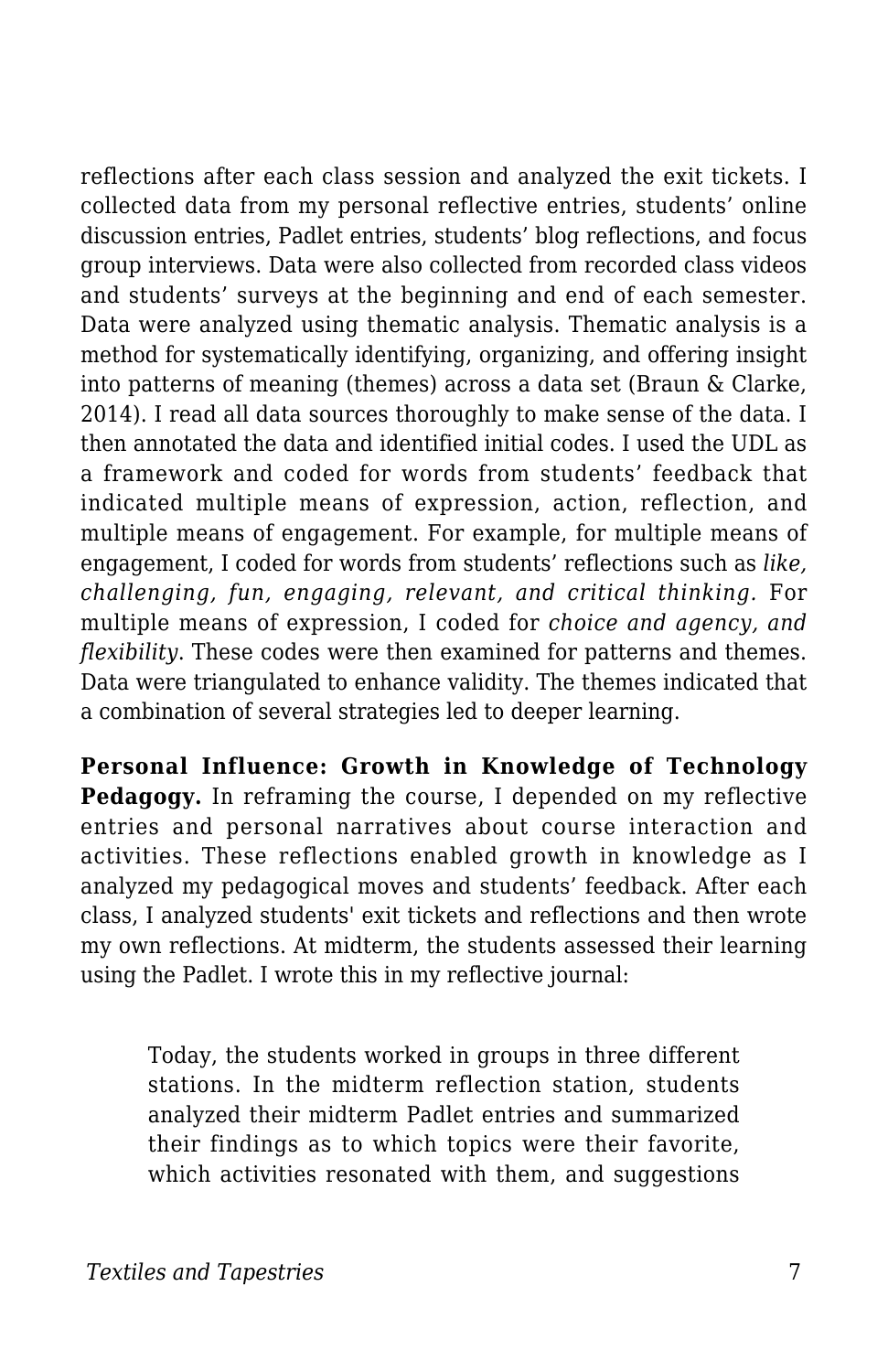for improving the course. In the digital field trip station, students navigated a digital field trip website that had the Seven Wonders of the World. The students were required to explore any one of the Seven Wonders of the World and write about it. In the smartboard station, students were asked to log on to the smart notebook website and download a lesson or an activity and then modify it. I used a timer to ensure that students know when to transition to a new station. At the end of the three stations, we debriefed. Each group talked about what they learned from each station. After that, students completed the exit tickets and reflections on their station activities. I collected students' write up about their leaning in each station and their reflection on the station activities…

Based on my reflective analysis of class interactions and students' analysis of their own reflections using the Padlet, my living theory is that pre-service teachers like course activities that are fun, engaging, authentic, and foster creativity. These themes were consistent across every feedback that I got from them. Another living theory is that they enjoy collaborative activities.

**Using Theory As a Guidepost.** The theories UDL and SAMR provided a framework for me to think about how technology could be integrated into this course. In addition, they helped me evaluate the learning activities that I designed for students and facilitated my development of a deeper understanding of their applicability to my own practice.

As I re-envisioned the course, I not only emphasized the frameworks but also ensured that the students had several activities where they learned to use the frameworks to analyze several course assignments and frequently practiced several scenarios in which the theories can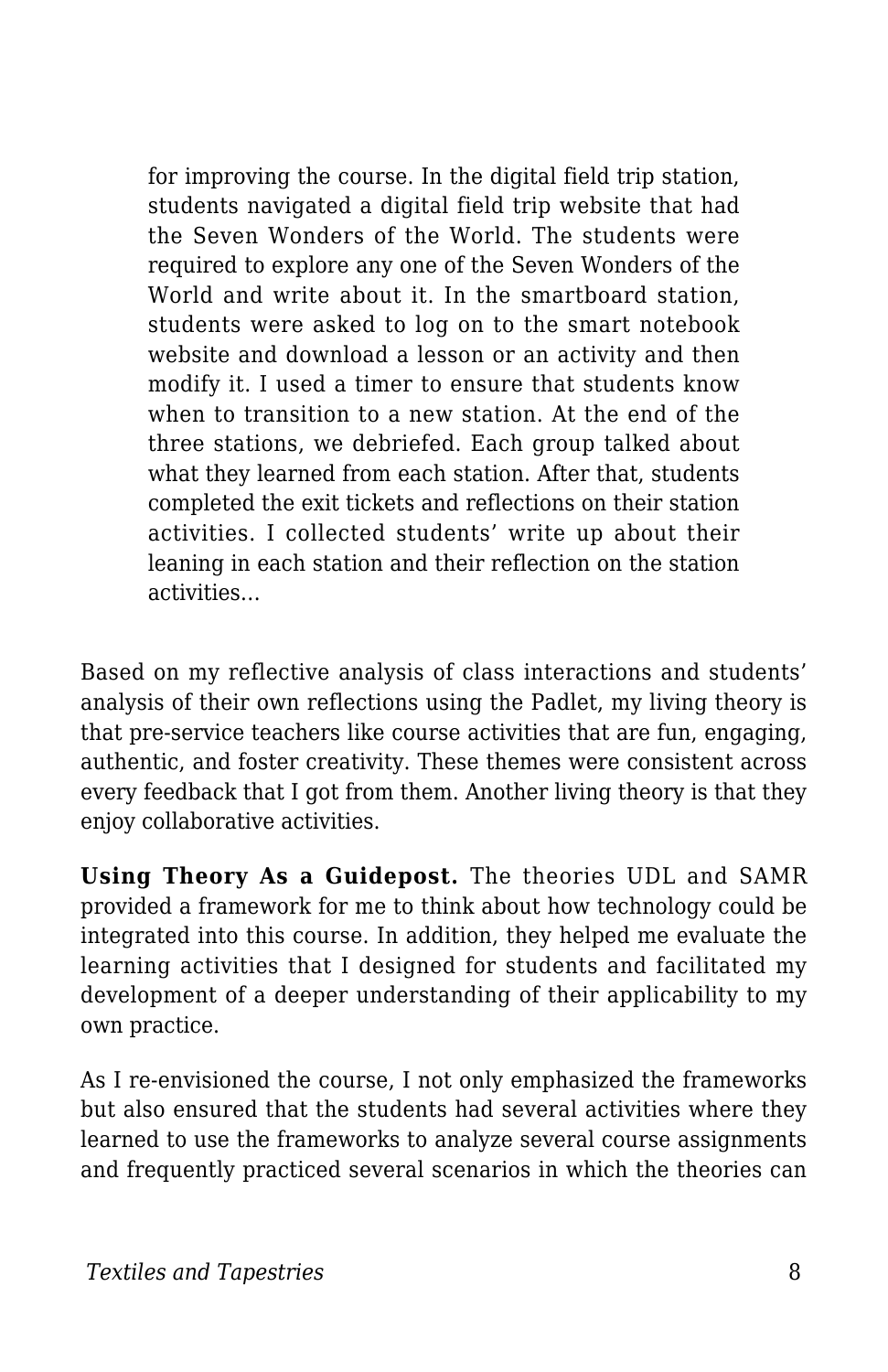be applied in real life. For example, using UDL as a guide, I worked to increase student engagement. I provided them with an array of choices in regard to course activities so as to meet their personal and professional needs for learning. A variety of assessments were integrated throughout the course, which provided the PSTs with the opportunity for multiple means of expressing what they had learned. Quizzes were taken via Quizlet, Plickers, Kahoot, and on paper and pencil, individually and sometimes collaboratively. For major course activities like creating WebQuests, digital field trips, and web pages, students decided on their own topics and ideas and worked with a partner if they desired. The hybrid nature of the course afforded students the opportunity to work online and offline, which added more choice.

The living theory from my reflections is that the theory-practice connection is critical for PST technological proficiency. It is important to explain theories clearly and integrate them across all course activities and assignments so that PSTs practice using them to explain their own pedagogical decisions.

**Thematically Organized Authentic Coursework**. The problem with stand-alone technology courses is that they may inadvertently promote learning of discreet skills whereby course topics are disconnected and exist in isolation. This was one of my concerns for this course. As I re-envisioned the course, I thought about how to appropriately select and organize course topics so that students see more clearly how they would use the knowledge in real life. To this end, I added infographics to the digital field trip. An infographic helps students present their projects in a multimodal format with videos, text, pictures, and audio. A voice thread assignment was also added whereby students created a voice thread based on their digital field trips. Peers responded to their lectures through audio, video, or text. Students created webpages where they published aspects of their course work and research. They also had a page dedicated to reflecting on their learning in the course while also responding to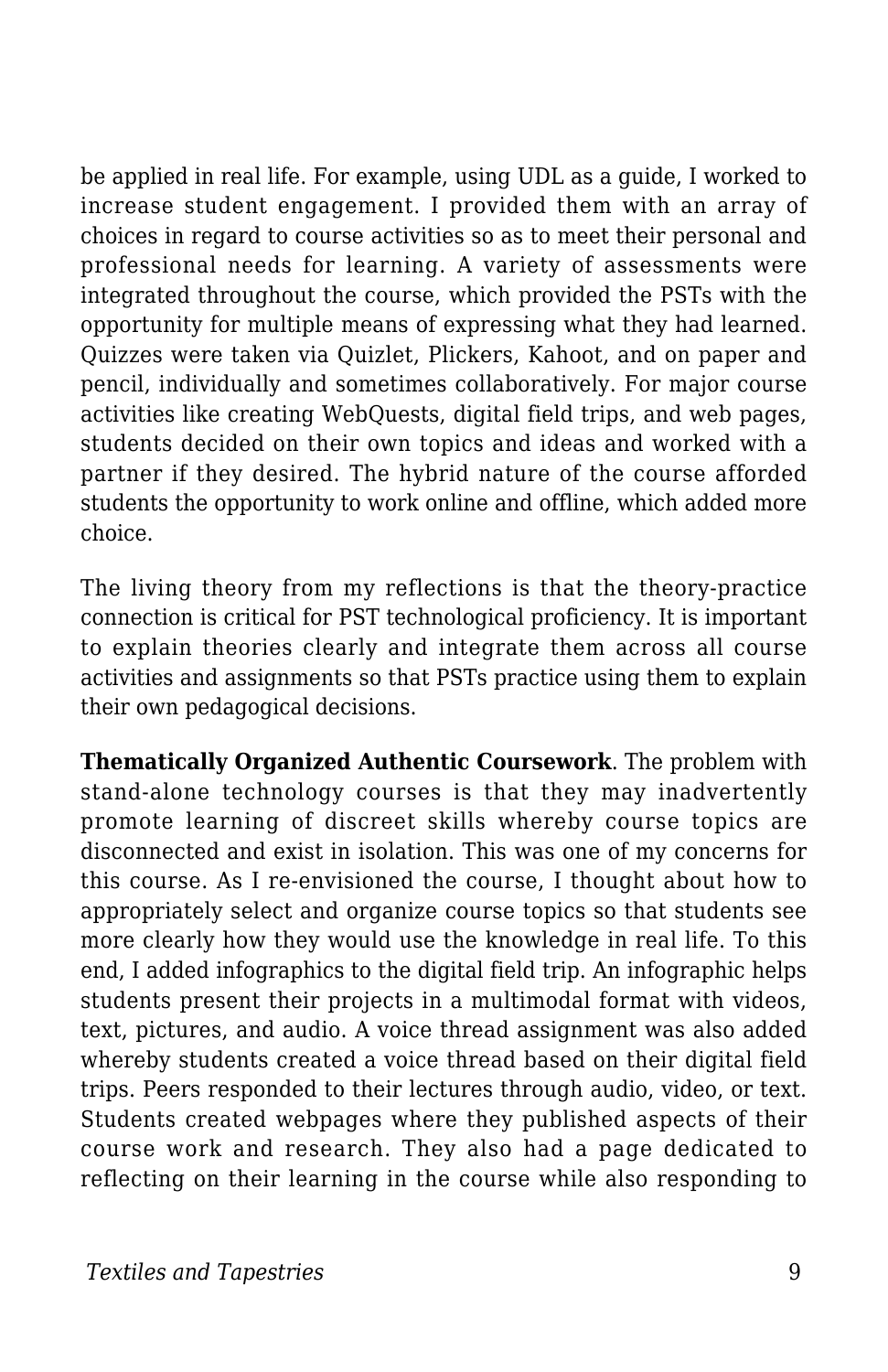each other's blog posts. For WebQuest, the students first completed and critiqued a WebQuest of their choice before redesigning the WebQuest for another grade level. They then analyzed the WebQuest using the SAMR model etc. These course assignments helped students to research, analyze, and present work while being positioned as learners and novice teachers. Opportunity or self-regulation was maximized.

My living theory is that stand-alone technology courses can be useful to pre-service teachers but only when course topics are carefully selected and thematically organized, and students have the opportunity to apply their learning in authentic contexts.

#### *Course Influence On Students*

**Feeling Prepared to Teach with Technology.** Evidence of my pedagogical influence on my students can be gleaned through various course reflections and feedbacks from students collected from course surveys, focus group interviews, and students' blogs. During the endof-semester course surveys, I asked the students if they felt the course prepared them well to teach with technology. Below were some of the responses:

I think it prepared me well. I learned a lot about different apps and other projects that I can implement into my future classroom one day.

I feel moderately prepared; I was exposed to a series of new technologies that will be useful in my future classroom

I knew a lot about educational technologies before taking this course.

However, I did learn about the different theories to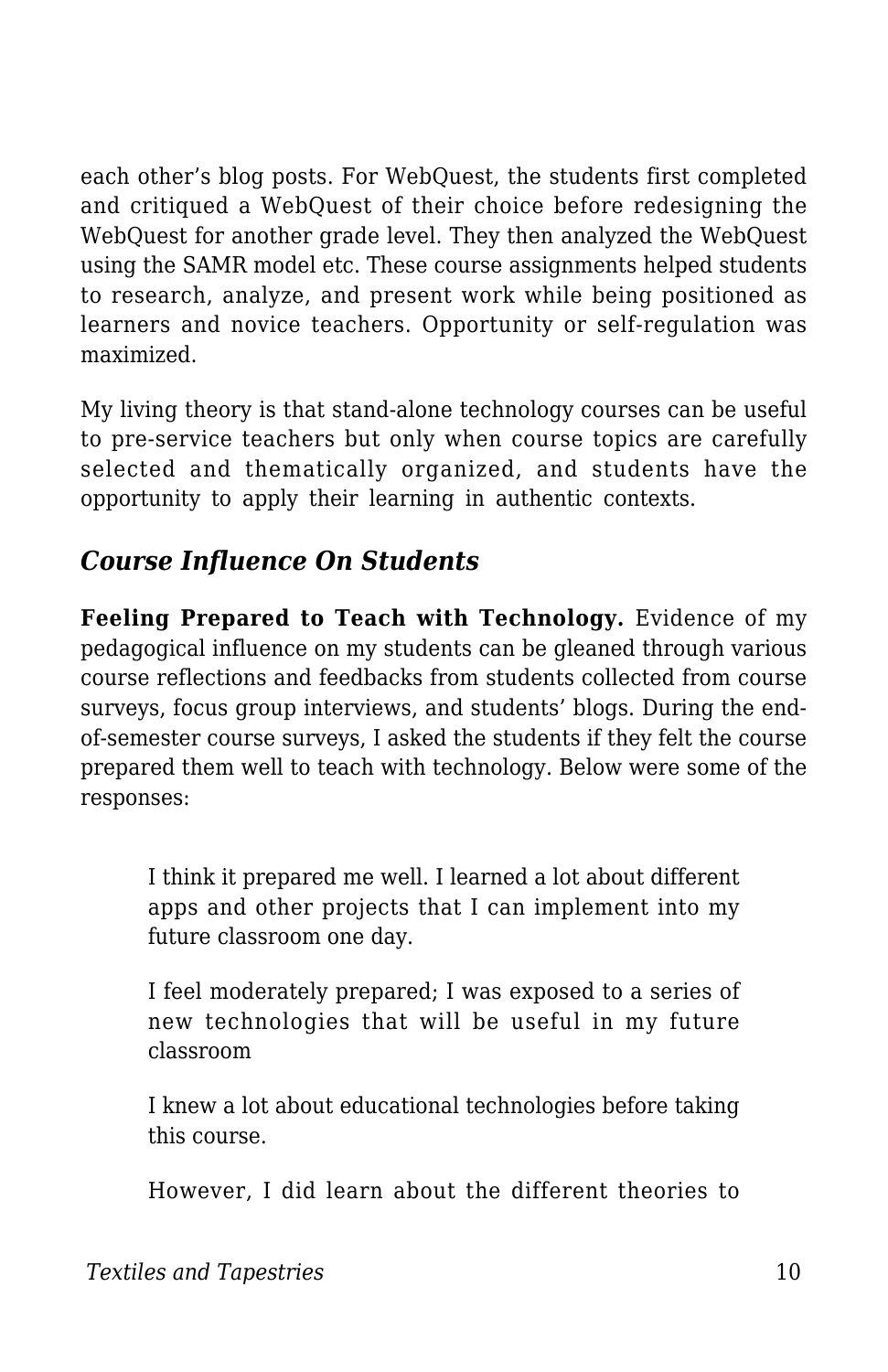better incorporate technology in my classroom.

I think I learned a lot about how to evaluate myself when it comes to teaching with technology and the technology standards that exist.

I believe this course is a good way to prepare future teachers for the education field.

As can be seen from the sample above which represented most students, they believed they were well prepared to teach with technology after taking the course.

**Deeper Learning through Critical Thinking Activities.** Deep learning was enhanced through assignments that promoted critical thinking. One such assignment was WebQuest revision. In this assignment, the students first critiqued a selected WebQuest, and then redesigned the WebQuest for another grade level. They then analyzed the WebQuest using the SAMR model etc. This process enhanced their research, analysis, and critical thinking skills. In a post-survey administered to candidates, all of them (100%) agreed that the WebQuest assignment promoted critical and creative thinking. Rebecca reflected on this assignment:

The WebQuest revision was challenging; yet, an enjoyable and engaging assignment. I found this assignment to be enjoyable not only from accomplishing its tasks but first reading what a WebQuest was from the course material. Then, I enjoyed being able to recreate the WebQuest that would serve the needs of my chosen grade level. It was a long and tedious assignment but helped me to think critically.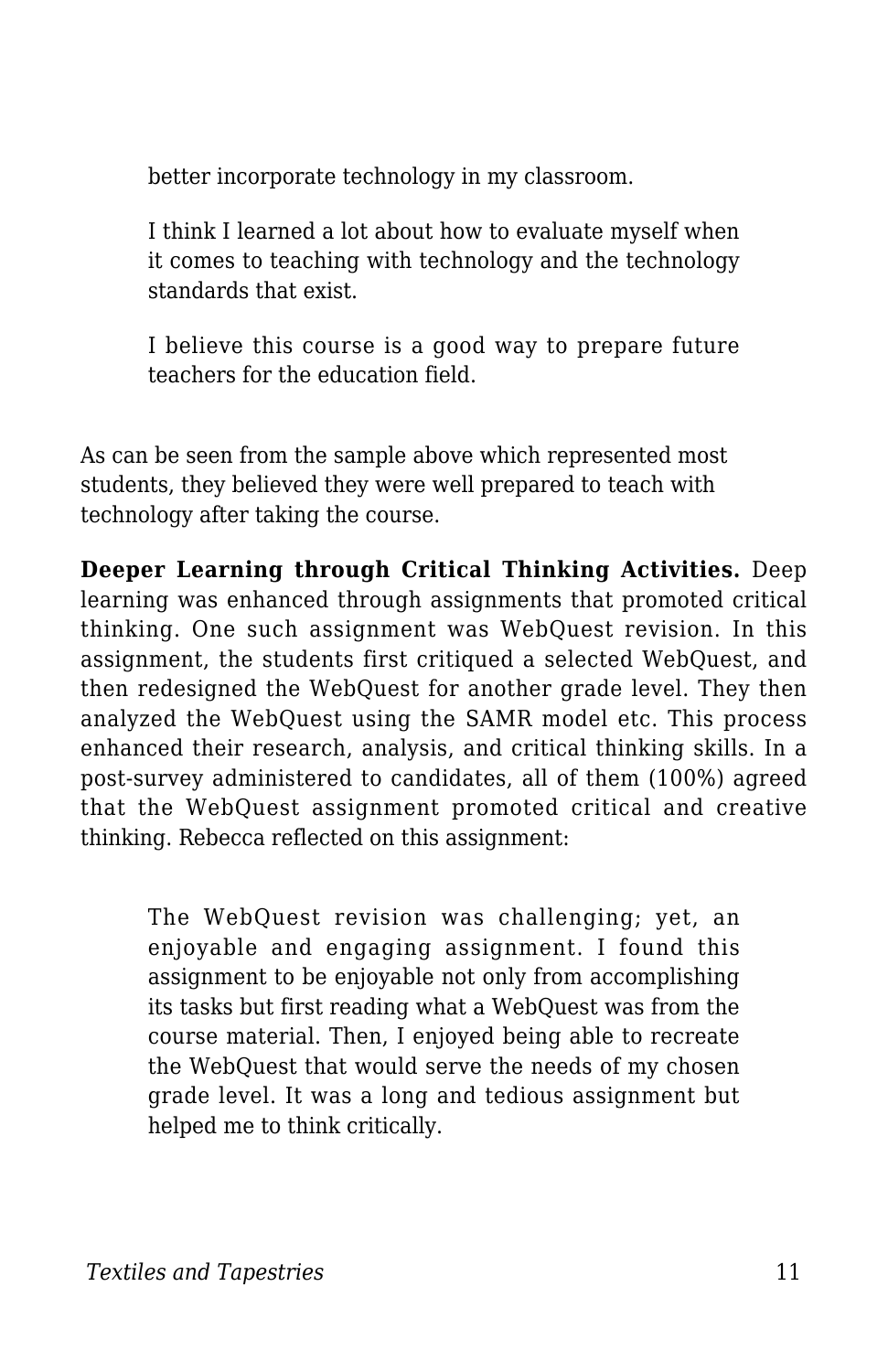To reiterate Rebecca's perspective, the survey also indicated that all the PSTs identified the WebQuest assignment as one of those that promoted critical and creative thinking.

My living theory is that students need activities that promote critical and creative thinking because it motivates them especially if the activity is also fun and engaging.

**Opportunity to Apply Learning to Field Experience.** In reframing the course, I reevaluated the field experience component of the course and the activities that the candidates carried out in the field. Initially, the candidates were only asked to observe mentor teachers and analyze what they observed. Later, I added an interview whereby they interviewed their mentor teachers about their use of technology. As part of this self-study, I added another dimension. The candidates were also required to analyze the mentor teachers' use of technology through the theoretical frameworks of SAMR model and TPACK. With SAMR, they analyzed how their mentor teachers used technology by classifying them into substitution, augmentation, modification, and redefinition. These steps deepened the candidates' knowledge as expressed below by a student:

Before this course, I did not know about SAMR and TPACK theory of technology use. Knowing these new theories, I was better able to observe and analyze my SBE's [mentor teacher's] technology use. It was valuable to see what levels of technology she covered in her instruction and for me to give her pointers on where to go from there.

As noted by this student, using theories to analyze the use of technology by mentor teachers deepened the TCs understanding of technology integration.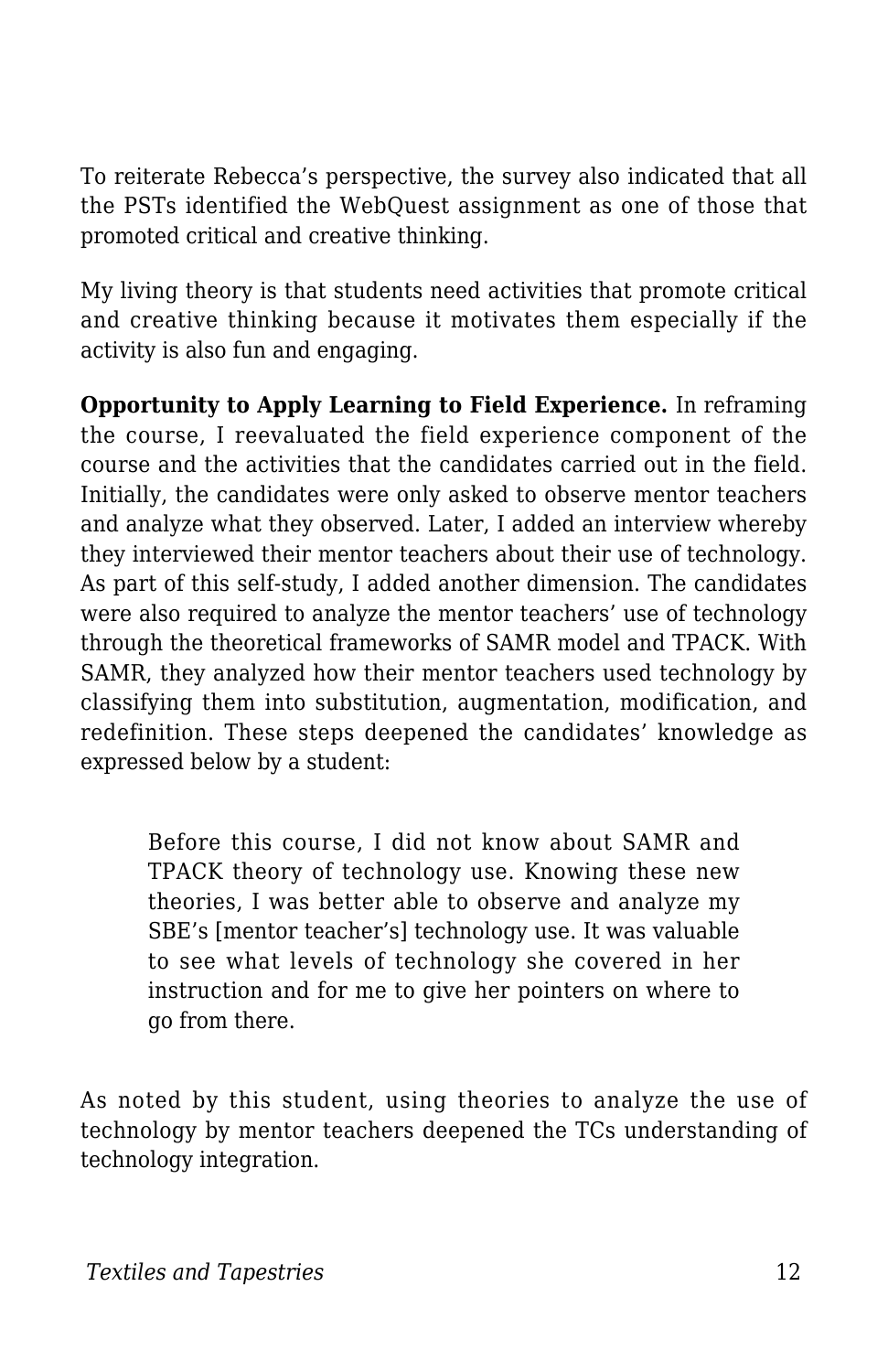My living theory is that field experience is essential for making theory-practice connection. This connection became more effective as students observed, interviewed, and analyzed their mentor teachers' technology utilization using SAMR and TPACK frameworks.

**Peer Collaboration**. Throughout the course, students expressed interest in working with their peers. They found collaborative learning the most rewarding part of their classroom experience. In a survey that asked them if working in groups helped them make sense of the course. All the PSTs (100%) agreed that group work was key to making sense of their learning in deeper ways and doing so in a fun and engaging way.

My living theory was that interaction with peers through collaboration was effective in helping students make sense of their course topics, fostered engagement, intellectual challenge, and motivation to learn about technology. Throughout this self-study, students reiterated their love for group work, bouncing ideas off each other, and having a choice in their learning.

**Blended Learning, Varied Activities, and Assessment.** Deeper learning was enhanced through a blended course design that allowed PTs access to a variety of course activities online and in face-to face formats. In addition, using asynchronous discussions, VoiceThread, and other tools were effective. Assessment was done using a variety of digital tools such as Kahoot, Plickers, Padlets, Poll everyone etc. These ensured that students had multiple means of expressing their learning.

My living theory is that creating several modalities for course delivery and multiple ways of presenting what students had learned helped to deepen the learning of digital technologies because they enabled the PTs to express themselves and their work in multiple ways.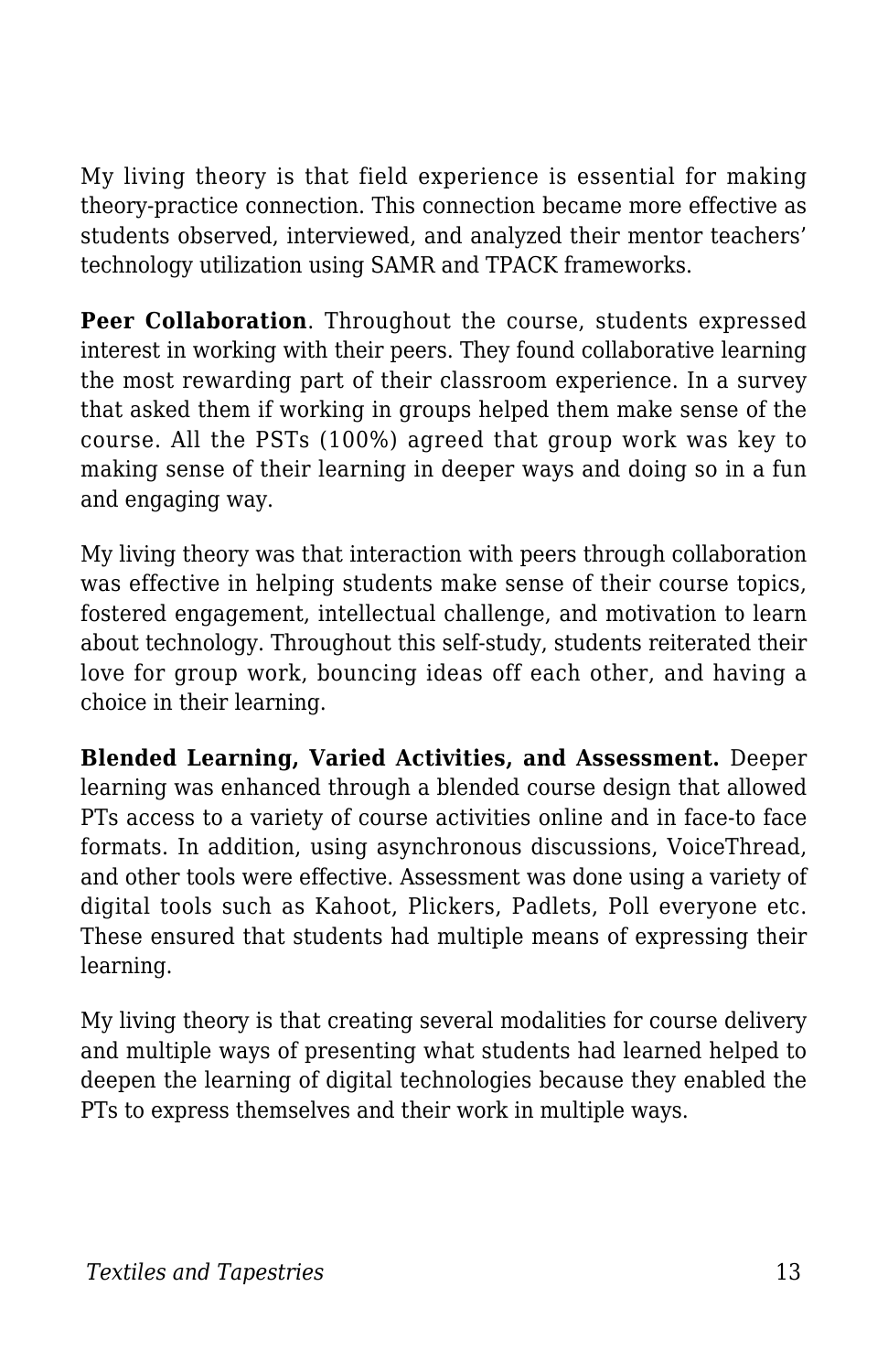#### *How do I Ensure That My Conclusions Are Reasonably Fair and Accurate?*

I believe my conclusions are reasonably fair and accurate because they were subjected to personal and social validation. I engaged in personal validation through critical self- reflection of my teaching and student learning, and a detailed documented analysis of students' feedback on course activities from diverse data sources. Social validation was obtained through a critical friend who observed my lesson several times and offered feedback. After one of her visits, she wrote this report:

You continue to show strength in the area of knowledge of pedagogy and content. You provide activities that are engaging and support the content that you are teaching. Another strength is your purposeful attempts to engage with the students at a personal level. During the last conversation, you were able to reflect on the lesson and comment on changes that you made based on previous conversations. You named objectives for each center as was discussed at our last post-conversation. Areas that you need to continue to address include pacing and organization…

The above feedback from my critical friend indicated that I was making progress toward my goal of being an effective teacher educator with regard to technology integration. The critical friend report and my own personal validation allowed me to draw conclusions about students' learning and my own growth.

#### *How Do I Modify My Practice in Lieu of My Inquiry?*

Technology integration is a complex ill-structured problem but a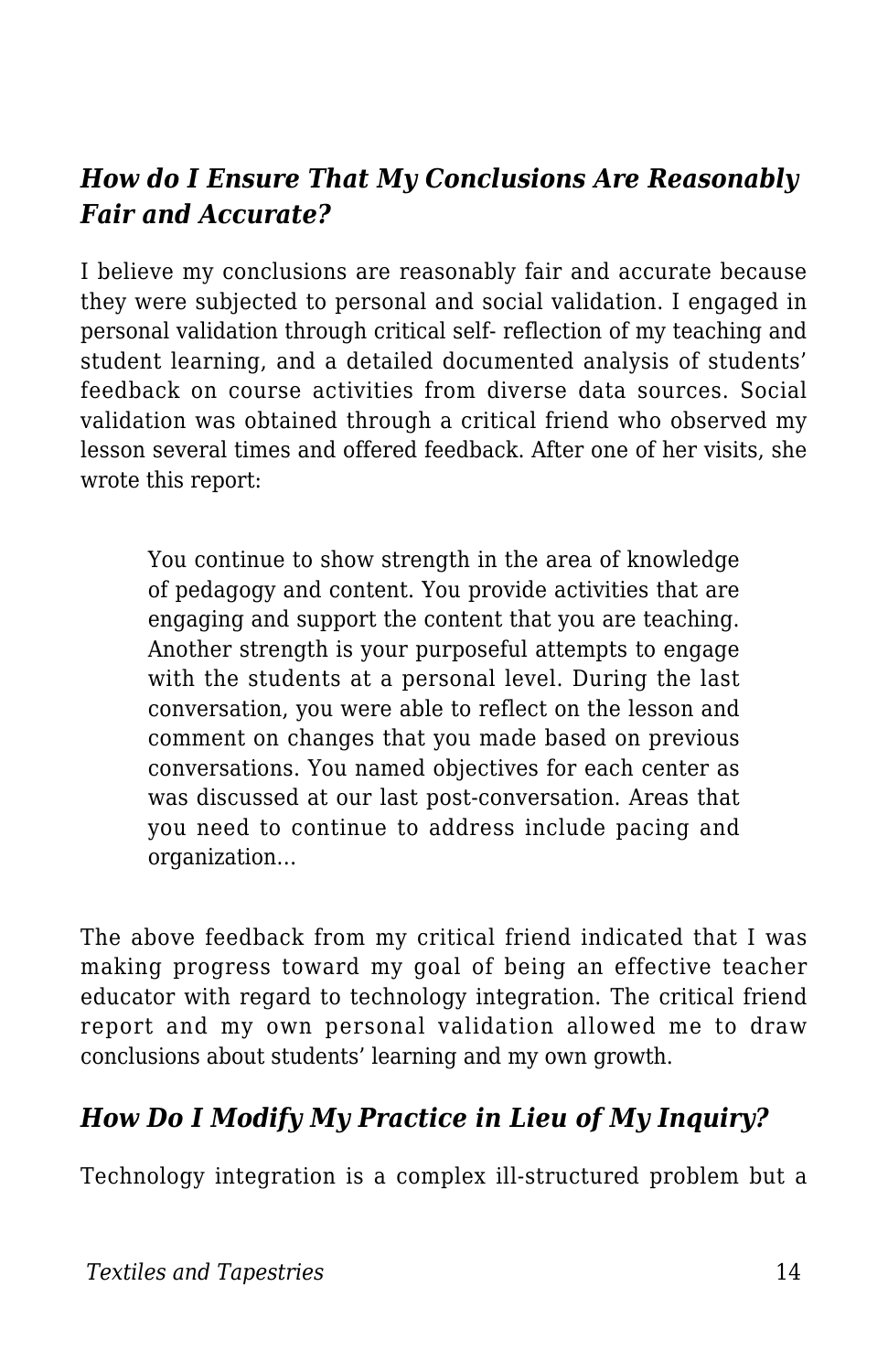necessary skill for PSTs. Engaging in critical self-reflection, becoming more aware of, and reframing my practice allowed me to reevaluate and improve on this course by introducing activities that deepened my pedagogical knowledge and students' learning. Reframing is an important aspect of self-study because it acts as a mediating factor in decision-making, which in turn influences responses and actions (Berry, 2007).

Self-study and examination of professional practice should be an ongoing process because student groups change, requiring a continual evaluation of teaching-learning situations. The living theories generated from re-envisioning this course indicated that using theory as a guide to explain and evaluate many course topics and activities, integrating field experience components, and infusing critical thinking activities promoted deeper learning. In addition, the use of blended course design (Ikpeze, 2016) and collaborating with peers were equally effective. The result was that the PTs felt well prepared to teach with technology. Findings also suggest the need for continuous course improvement. These findings are supported by previous research (Kay, 2006; Ikpeze, 2016; Tondeur et al., 2012).

The multiple layers of interactivity (Fletcher et al., 2016) promoted personal validation, while the use of a critical friend enabled social validation (Whitehead, 2009). Based on my reflections and feedback from students, continuous course improvement is needed. In addition, students' technological proficiency needs to be sustained by integrating technology in other courses across the teacher education program.

### **References**

Agyei, D. D., & Voogt, J. M. (2011). Exploring the potential of the will, skill, tool model in Ghana: predicting prospective and practicing teachers' use of technology. *Computers* & *Education,* 56, 91–100.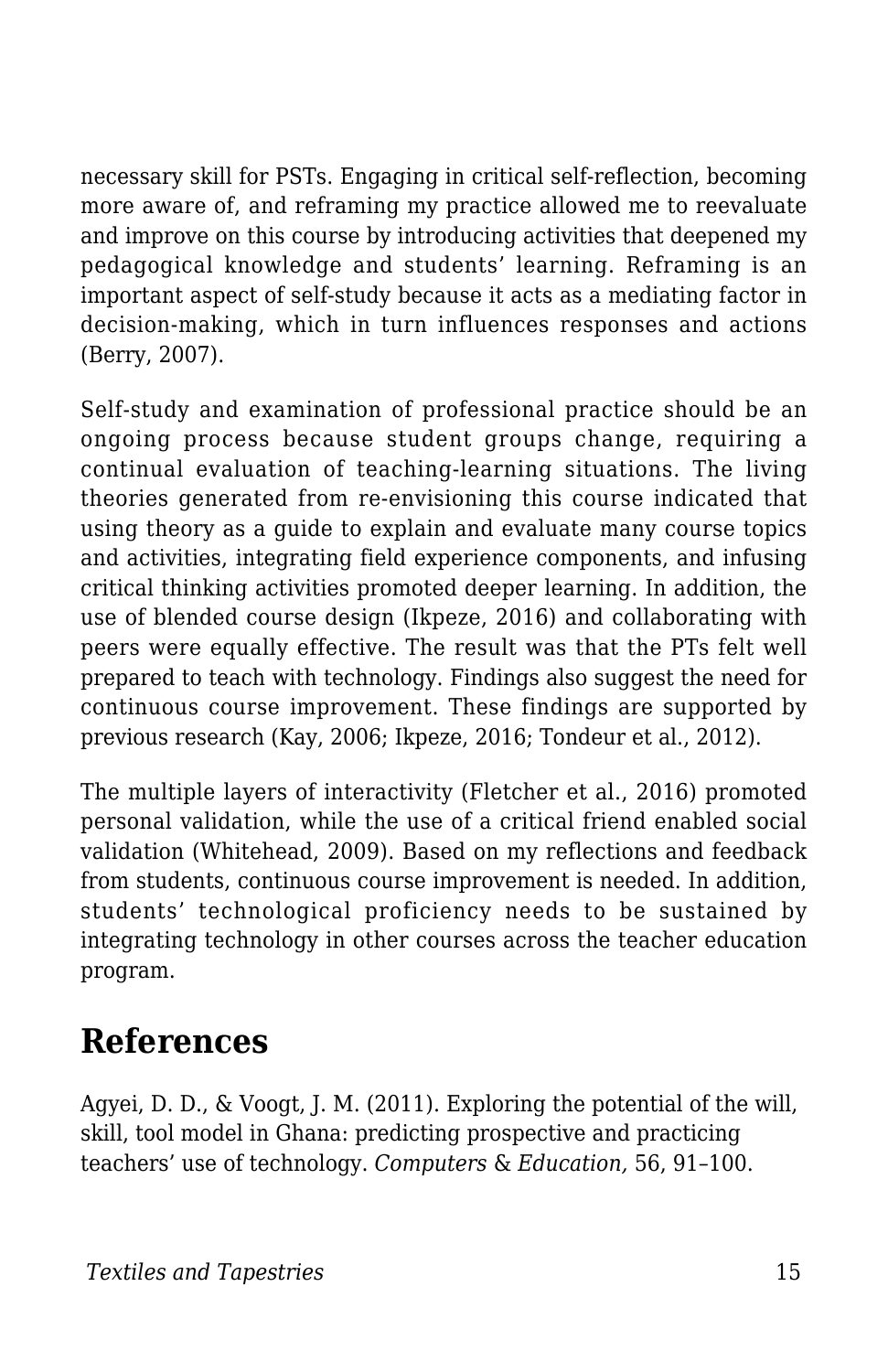Berry, A. (2007). Reconceptualizing Teacher Educator Knowledge as Tensions: Exploring the tension between valuing and reconstructing experience. *Studying Teacher Education,* 3 (2), 117–134

Braun, V., & Clarke, V. (2014). Thematic analysis. In A. C. Michalos (Ed.), *Encyclopedia of quality of life and well-being research* (pp. 6626–6628). Springer.

CAST. (2011). *The universal design for learning guidelines* [2.0.](http://www.cast.org/about/index.html) [Wakefield, MA: Author Center for Applied Special Technology \(CAST\)](http://www.cast.org/about/index.html) [\(n.d\). About CAST. https://edtechbooks.org/-qKch](http://www.cast.org/about/index.html)

Donnelly, D. (2006) Integrating Learning Technologies with Experiential Learning in a Postgraduate Teacher Education Course, *Studying Teacher Education,* 2(1), 91-104, DOI: 10.1080/17425960600557512

Dourneen, J., & Matthewman, S. (2009). Seeing through ICT: Reviewing student teachers' transformation of practice from university session to school placement. *Studying Teacher Education,* 5 (1) 61–74.

Drent, M., & Meelissen, M. (2008). Which factors obstruct or stimulate teacher educators to use ICT innovatively? *Computers & Education,* 51, 187–199

Fletcher, T., Choinin. D. N., & O'Sullivan, M. (2016). The multiple layers of interactivity in self-study of practice research: An empirically based exploration of methodological issues. In D. Garbett, A. Owens, (Eds.), E*nacting self-study as methodology for professional Inquiry*. Herstmonceux, UK: SSTEP.

Fransson, G., & Holmberg, J. (2012). Understanding the theoretical framework of technological pedagogical content knowledge: A collaborative self-study to understand teaching practice and aspects of knowledge, *Studying Teacher Education,* 8:2, 193-204, DOI: 10.1080/17425964.2012.692994.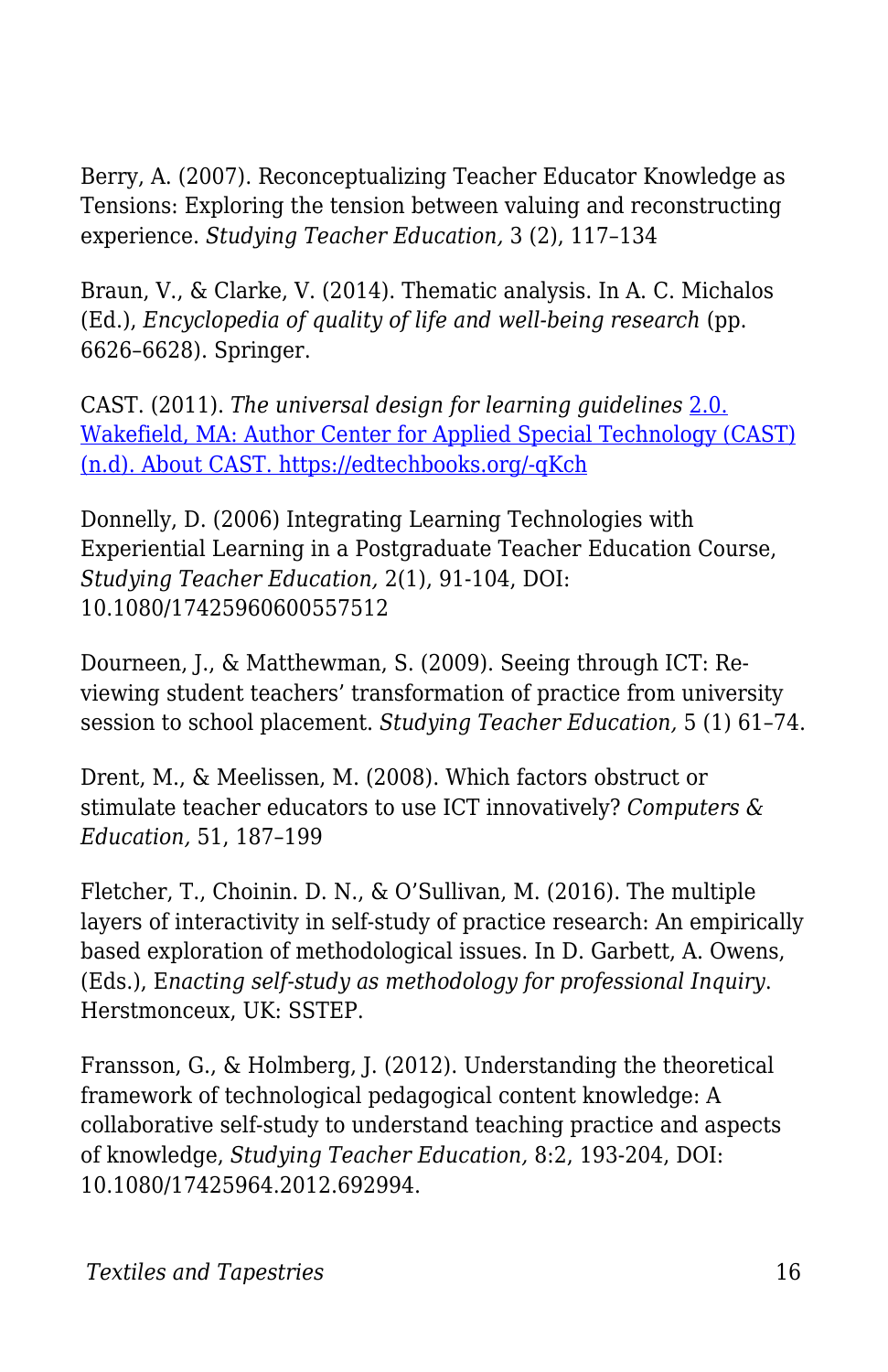Ikpeze, C. H. (2016). The blended Course Design: The role of agency in a pedagogical shift, in D. Garbett & A. Ovens (Eds.), *Enacting selfstudy as methodology for professional inquiry* (pp.463-469). Herstmonceux, UK, S-STEP

Kay, R. K. (2006). Evaluating Strategies used to incorporate technology into pre-service education. *Journal of Research on Technology in Education*, 38:4, 383-408.

Koehler, M., & Mishra, P. (2009). What is technological pedagogical content knowledge (TPACK)? *Contemporary Issues in Technology and Teacher Education*, 9(1), 60–7.

LaBoskey, V. K. (2004). The methodology of self-study and its theoretical underpinnings. In J. J. Loughran, M. L. Hamilton, V. K. LaBoskey & T. Russell (Eds.), *The International Handbook of selfstudy of teaching and teacher education practices* (Vol. 2, pp. 817- 869). Kluwer Academic.

Maycock, K. W. (2019). Chalk and talk versus flipped learning: A case study. *Journal of Computer Assisted Learning*, 35(1), 121–126. https://doi.org/10.1111/jcal.12317

Myer, A., Rose, D. H., & Gordon, D. (2014). *Universal design for learning: Theory and Practice.* CAST.

Ottenbreit-Leftwich, A., Glazewski, K., Newby, T., & Ertmer, P. (2010). Teacher value beliefs associated with using technology: addressing professional and student needs. *Computers & Education,* 55, 1321–1335.

Pinnegar, S., & Hamilton, M. (2009). Self-study as a genre of qualitative research: Theory, Methodology and Practice. Springer.

Preira & Wahi (2019). Deeper Learning Methods and Modalities in Higher Education: A 20-year Review*. Journal of Higher Education*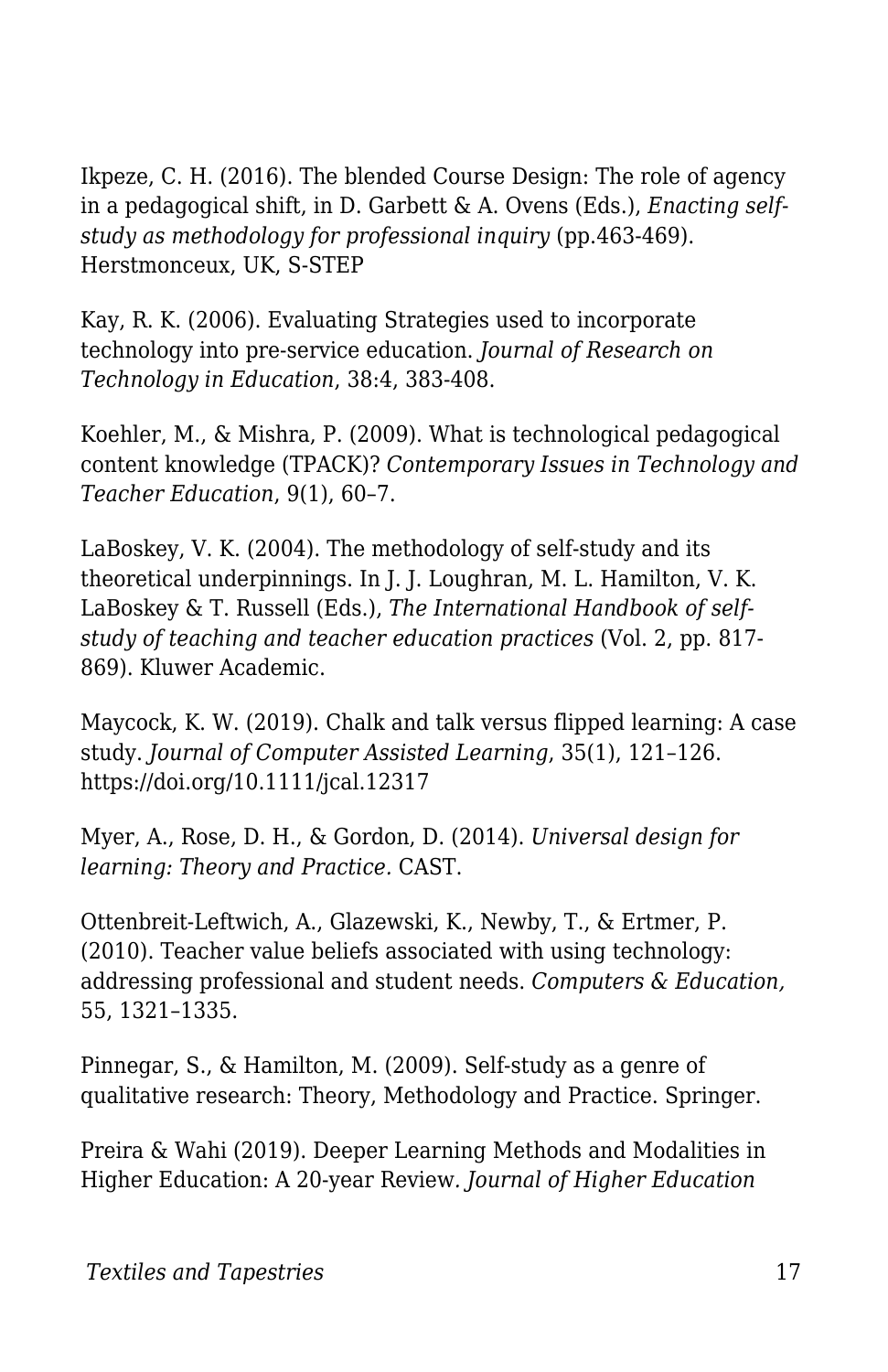*Theory and Practice,* 9(8) 2019, 48-71.

Puentedura, R.R (2006). Transformation, Technology, and Education [Online Forum Post]. [Hippasus: https://edtechbooks.org/-BjY](http://hippasus.com/resources/tte/)

Sanyal, C. (2018). Learning, action and solutions in action learning: Investigation of facilitation practice using the concept of living theories. *Action Learning, Research and Practice*, 15 (1), 3-17.

Stolle, E.., Frambaugh-Kritzer, C., Freese, A., & Persson, A. (2019). Investigating Critical Friendship: Peeling Back the Layers, *Studying Teacher Education,* 15:1, 19-30, DOI: 10.1080/17425964.2019.1580010

Tondeur, J., Van Braak, J., Sang, G., Voogt, J., Fisser, P., & Ottenbreit-Leftwich (2012). Preparing Preservice teachers to integrate technology in education: A synthesis of qualitative evidence. *Computers & Education, 59* (134-144).

Whitehead, J. (1989). Creating a living educational theory from questions of the kind, "How do improve my practice?" *Cambridge Journal of Education,* 19 (1), 41-52.

Whitehead, J. (2009). How do I influence the generation of living educational theories for personal and social accountability in improving practice? Using a living theory methodology in improving educational practice. In D. L. Tidwell, M. Heston., & L. M. Fitzgerald (Eds.). *Research Methods for the Self-Study of Practice*. Springer.

Whitehead, J. (2009). Self-study, Living Educational Theories and the Generation of Educational Knowledge. *Studying Teacher Education,* 5(2), 107-111, DOI: 10.1080/1742596090330647

Whitehead, J., & McNiff, J. (2006). *Action Research Living Theory*. Sage.